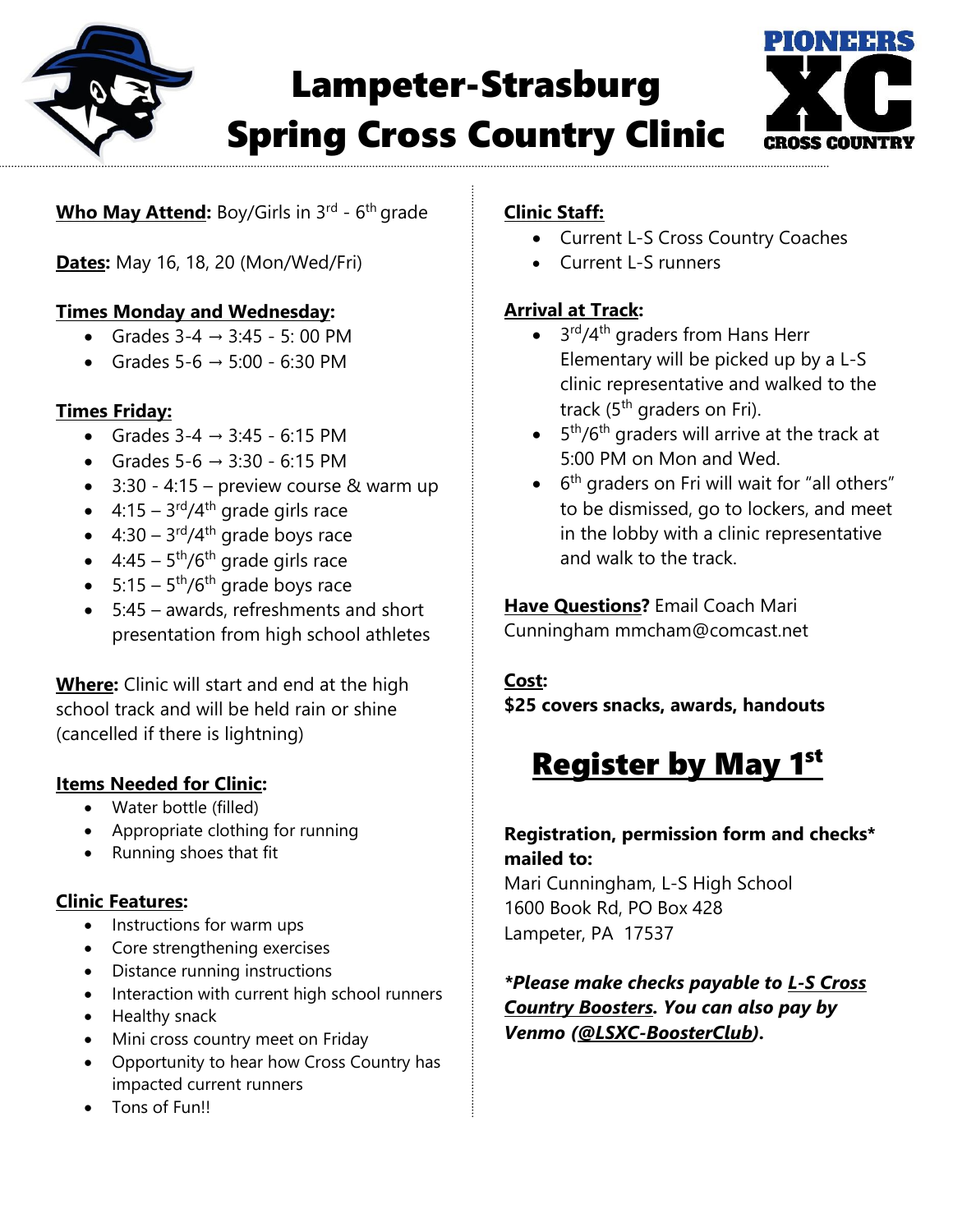## **Lampeter-Strasburg Spring Cross Country Clinic Registration & Waiver Form**

I give my child permission to participate in the Lampeter-Strasburg Spring Cross Country clinic. I assume all responsibility for accidents, medical, dental, or other expenses incurred as the result of accidents sustained during participation at the spring cross country clinic. I also certify that my child is in good health and able to participate in all clinic activities.

|  | Date: _________        |      |
|--|------------------------|------|
|  | Grade: <u>________</u> | DOB: |
|  |                        |      |
|  | $Cell: ( )$ -          |      |

Parent Email(s) for future camp/clinic & weather issues (please list any email you would like added to our database to receive updates, mailings, etc.:

The following people are permitted to pick my child up from the spring clinic:

\_\_\_\_\_\_\_\_\_\_\_\_\_\_\_\_\_\_\_\_\_\_\_\_\_\_\_\_\_\_\_\_\_\_\_\_\_\_\_\_\_\_\_\_\_\_\_\_\_\_\_\_\_\_\_\_\_\_\_\_\_\_\_\_\_\_\_\_\_\_\_\_\_

\_\_\_\_\_\_\_\_\_\_\_\_\_\_\_\_\_\_\_\_\_\_\_\_\_\_\_\_\_\_\_\_\_\_\_\_\_\_\_\_\_\_\_\_\_\_\_\_\_\_\_\_\_\_\_\_\_\_\_\_\_\_\_\_\_\_\_\_\_\_\_\_\_

|  | Cell number _________________________________                                                                                                                                                                                  |
|--|--------------------------------------------------------------------------------------------------------------------------------------------------------------------------------------------------------------------------------|
|  | Cell number ___________________                                                                                                                                                                                                |
|  | Cell number and the contract of the contract of the contract of the contract of the contract of the contract of the contract of the contract of the contract of the contract of the contract of the contract of the contract o |
|  |                                                                                                                                                                                                                                |

#### **EMERGENCY USE ONLY: Medical Insurance Information**

Company Name \_\_\_\_\_\_\_\_\_\_\_\_\_\_\_\_\_\_\_\_\_\_\_\_\_\_\_\_\_\_\_\_\_\_\_\_\_ Policy Number \_\_\_\_\_\_\_\_\_\_\_\_\_\_\_\_\_\_\_\_\_\_\_\_\_\_\_\_\_\_\_\_\_\_\_\_\_\_\_

In case of emergency, parent home & cell will be contacted first. If we are not able to reach parent, an additional emergency contact is:

Name: \_\_\_\_\_\_\_\_\_\_\_\_\_\_\_\_\_\_\_\_\_\_\_\_\_\_\_\_\_\_\_\_\_\_\_\_\_\_\_ (relationship \_\_\_\_\_\_\_\_\_\_\_\_\_\_\_) at phone # \_\_\_\_\_\_\_\_\_\_\_\_\_\_\_\_\_\_\_\_\_\_\_\_\_\_

**I do \_\_\_\_\_\_\_\_\_ do not \_\_\_\_\_\_\_\_\_ give permission for my child to be photographed in conjunction with cross country related events/activities and give permission for the photographs to be used in district and local multimedia publications.**

#### **Registration:**

Registration postmarked by May 1st

• \$25.00